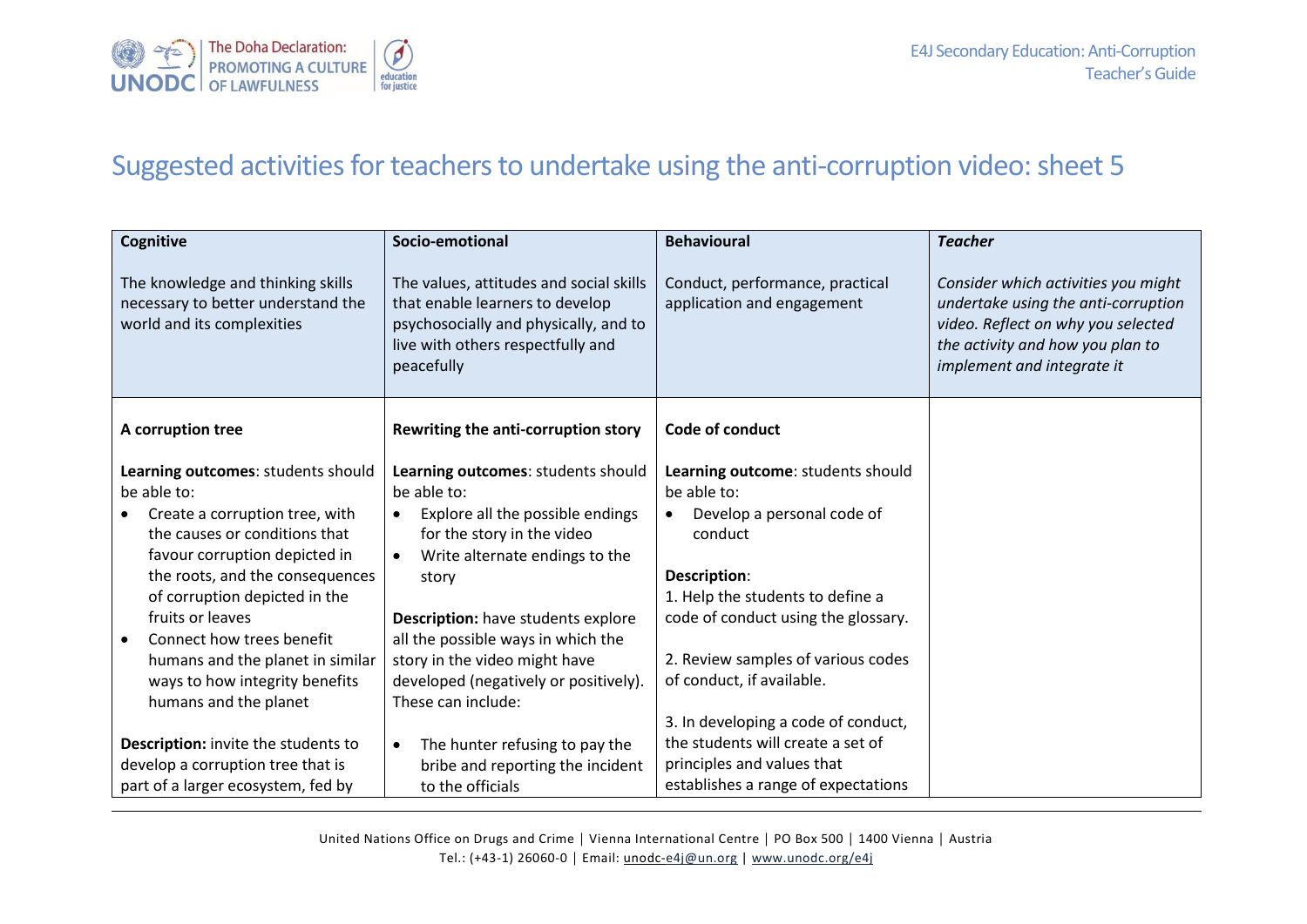

| corrupt practices, policies and          | The corruption animal is set free<br>$\bullet$ | and standards with regard to how             |
|------------------------------------------|------------------------------------------------|----------------------------------------------|
| people.                                  | and loses weight, while the                    | they should behave as global                 |
|                                          | hunter lives to regret her                     | citizens in their school and                 |
| The objective is to draw, paint or       | corrupt actions                                | community, and in the world.                 |
| sketch a tree, with the causes or the    | The bribe is never offered and<br>$\bullet$    |                                              |
| conditions that favour corruption        | the hunter leaves the animal                   | Sample code of conduct sentence              |
| depicted in the roots, and the           |                                                | starters:                                    |
| consequences of corruption               | where she found it, parks in her               | As a student, I am expected to:              |
|                                          | allotted space and pays for own                |                                              |
| depicted in the fruits or leaves.        | cable television services                      | Demonstrate honesty and<br>$\bullet$         |
|                                          |                                                | integrity                                    |
| Teacher: provide context by helping      | 1. Engage the students in writing              | Respect the rights of others<br>$\bullet$    |
| the students understand the              | alternate endings to the story. Each           | Treat others with dignity and<br>$\bullet$   |
| importance of trees to a healthy         | new ending must be accompanied                 | respect                                      |
| ecosystem. Ask students to identify      | by at least one key message about              | Comply with all laws, rules and<br>$\bullet$ |
| ways that trees benefit humans and       | corruption.                                    | regulations                                  |
| the planet.                              |                                                |                                              |
|                                          | 2. Invite the students to share their          |                                              |
| <b>Examples of how trees benefit us:</b> | stories and key messages with the              |                                              |
| They provide shade and cool              | class.                                         |                                              |
| places                                   |                                                |                                              |
| They release oxygen into the             |                                                |                                              |
| air                                      |                                                |                                              |
| They clean the air by absorbing          |                                                |                                              |
| carbon dioxide                           |                                                |                                              |
| They prevent erosion and                 |                                                |                                              |
| enrich the soil                          |                                                |                                              |
|                                          |                                                |                                              |
| 1. Draw the roots and label them as      |                                                |                                              |
| a lack of transparency, a lack of        |                                                |                                              |
| access to information, controlled        |                                                |                                              |
| press and a lack of civic awareness.     |                                                |                                              |